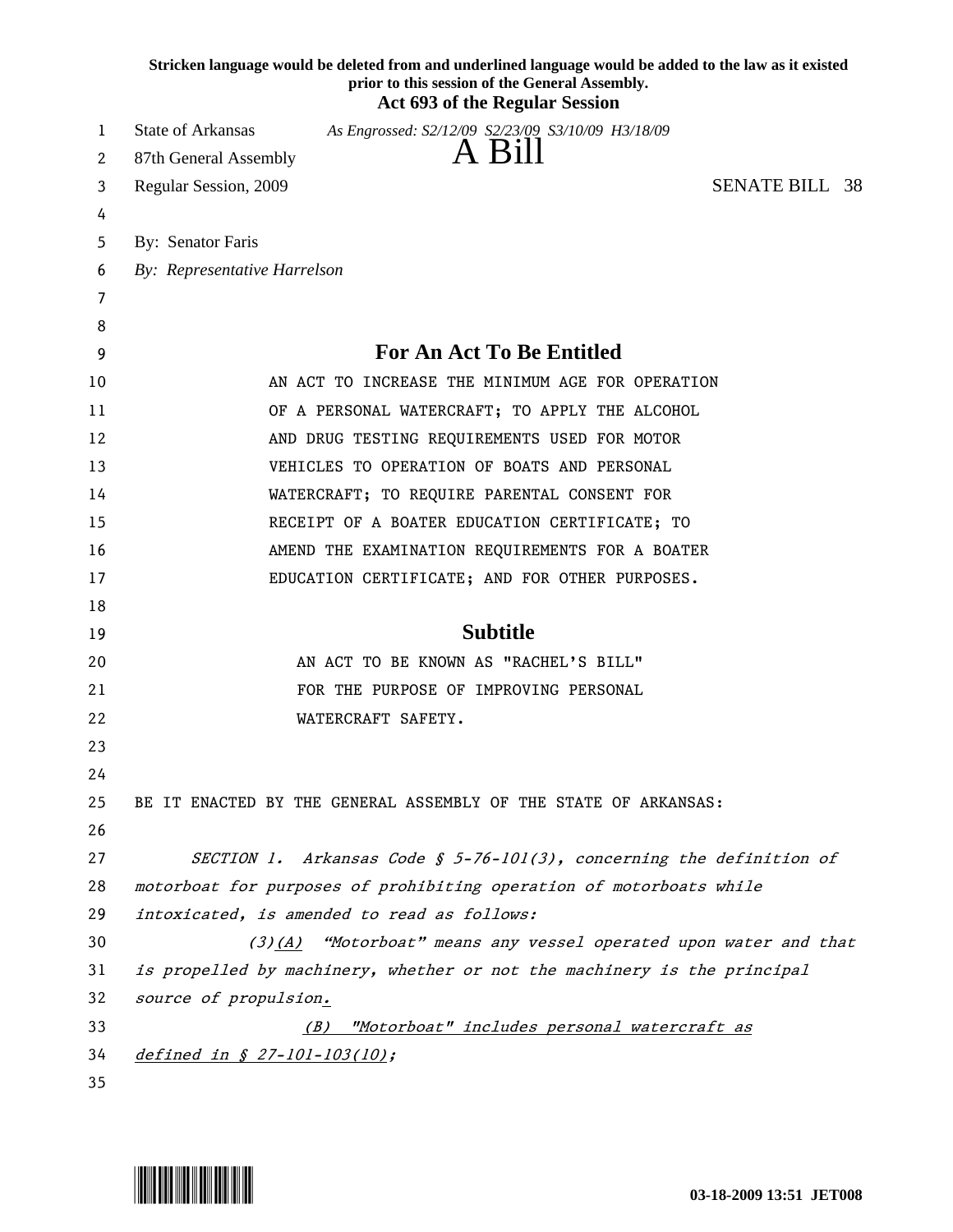1 SECTION 2. Arkansas Code § 27-101-205 is amended to add a new 2 subsection to read as follows:

3 27-101-205. Collision or accident.

4 (a) It shall be the duty of the operator of a vessel involved in a 5 collision, accident, or other casualty, so far as he or she can do so without 6 serious danger to his or her own vessel, crew, and passengers, if any, to 7 render to other persons affected by the collision, accident, or other 8 casualty assistance that may be practicable and that may be necessary in 9 order to save them from or minimize any danger caused by the collision, 10 accident, or other casualty and also to give his or her name, address, and 11 identification of his or her vessel in writing to any person injured and to 12 the owner of any property damaged in the collision, accident, or other 13 casualty.

14 (b) In the case of collision, accident, or other casualty involving a 15 vessel, if the collision, accident, or other casualty results in death or 16 injury to a person or damage to property in excess of five hundred dollars 17 (\$500) or the disappearance of a person from a vessel under circumstances 18 that indicate death or injury, the Arkansas State Game and Fish Commission or 19 local sheriff's department having an established water patrol shall be 20 immediately notified in order for an investigation to be conducted. In 21 addition, the operator of the vessel shall submit a Department of 22 Transportation, United States Coast Guard Form CG-3865 to the Arkansas State 23 Game and Fish Commission Boating Safety Office within ten (10) working days.

(c) When a person operating a vessel is involved in a collision, accident, or other casualty resulting in loss of human life or when there is 26 reason to believe death may result, or a law enforcement officer has reasonable cause to believe that the person, while operating a vessel, is intoxicated or under the influence of any narcotic drug, barbituate, or marijuana or while under any physical or mental disability so as to be 30 incapable of operating the vessel safely under the prevailing circumstances, a law enforcement officer shall request and the person shall submit to a chemical test of the person's blood, breath, or urine in accordance with the provisions of § 5-76-104, even if the person is fatally injured, for the purpose of determining the alcohol or controlled substance content of his or her blood, breath, or urine.

 $\left\{ \frac{1}{2} \right\}$  (d) In accordance with any request duly made by an authorized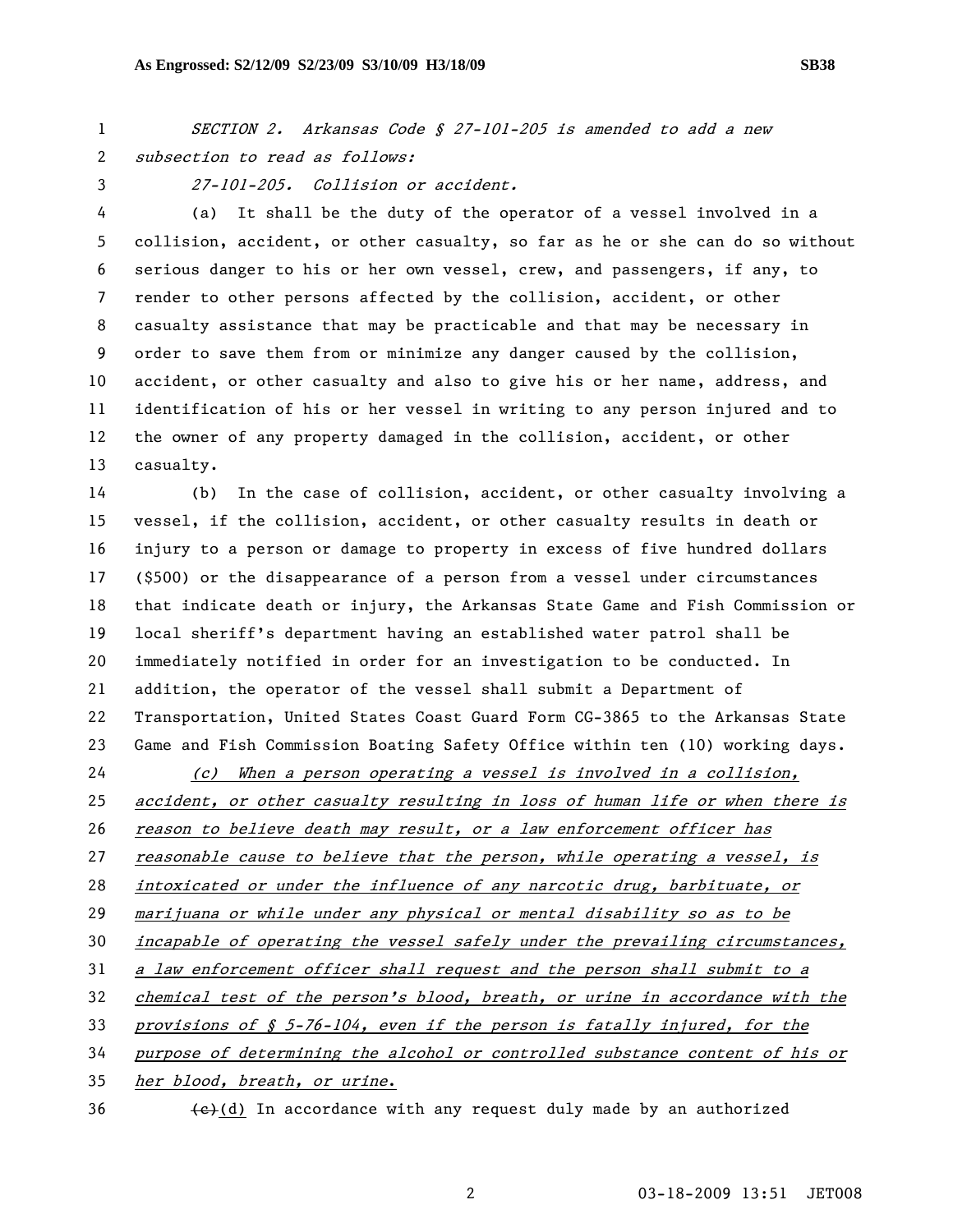1 official or agency of the United States, any information compiled or 2 otherwise available to the Arkansas State Game and Fish Commission pursuant 3 to this section shall be transmitted to that official or agency of the United

4 States.

5  $(d)$  (e) Any law enforcement agency in the State of Arkansas 6 investigating a boating accident will forward a copy of the completed 7 accident report to the Boating Safety Office of the Arkansas State Game and 8 Fish Commission within thirty (30) days of the accident.

9  $\leftarrow$   $\leftarrow$  (f)(1) It shall be unlawful for any person involved in a boating 10 accident to purposely leave the scene of the accident without complying with 11 the requirements in subsections (a) and (b) of this section.

12 (2) Violation of this subsection shall be punishable with a fine 13 of not less than two hundred fifty dollars (\$250) nor more than five hundred 14 dollars (\$500).

15 (3) In the event the accident resulted in grave personal injury 16 or death, violations of this section shall be a Class D felony and, upon 17 conviction, punished accordingly.

18

19 SECTION 2. Arkansas Code § 27-101-501 is amended to read as 20 follows:

21 (a) The General Assembly finds and determines that:

22 (1) The regulation of boating and boaters in the state is the 23 primary responsibility of the Arkansas State Game and Fish Commission under 24 Arkansas Constitution, Amendment 35;

25 (2) Most boating accidents in the state are due primarily to the 26 lack of training or the improper training of boaters;

27 (3) The establishment of a boater training and safety program in 28 this state would greatly improve and facilitate boater safety in this state; 29 and

30 (4) It is the purpose and intent of this section to authorize 31 the commission to establish and operate a boater safety and training program 32 in this state.

33 (b)(1) The commission is authorized and encouraged to establish, 34 maintain, and operate a program of boater training and boater safety in this 35 state.

36 (2) Beginning January 1, 2010, The the program shall include,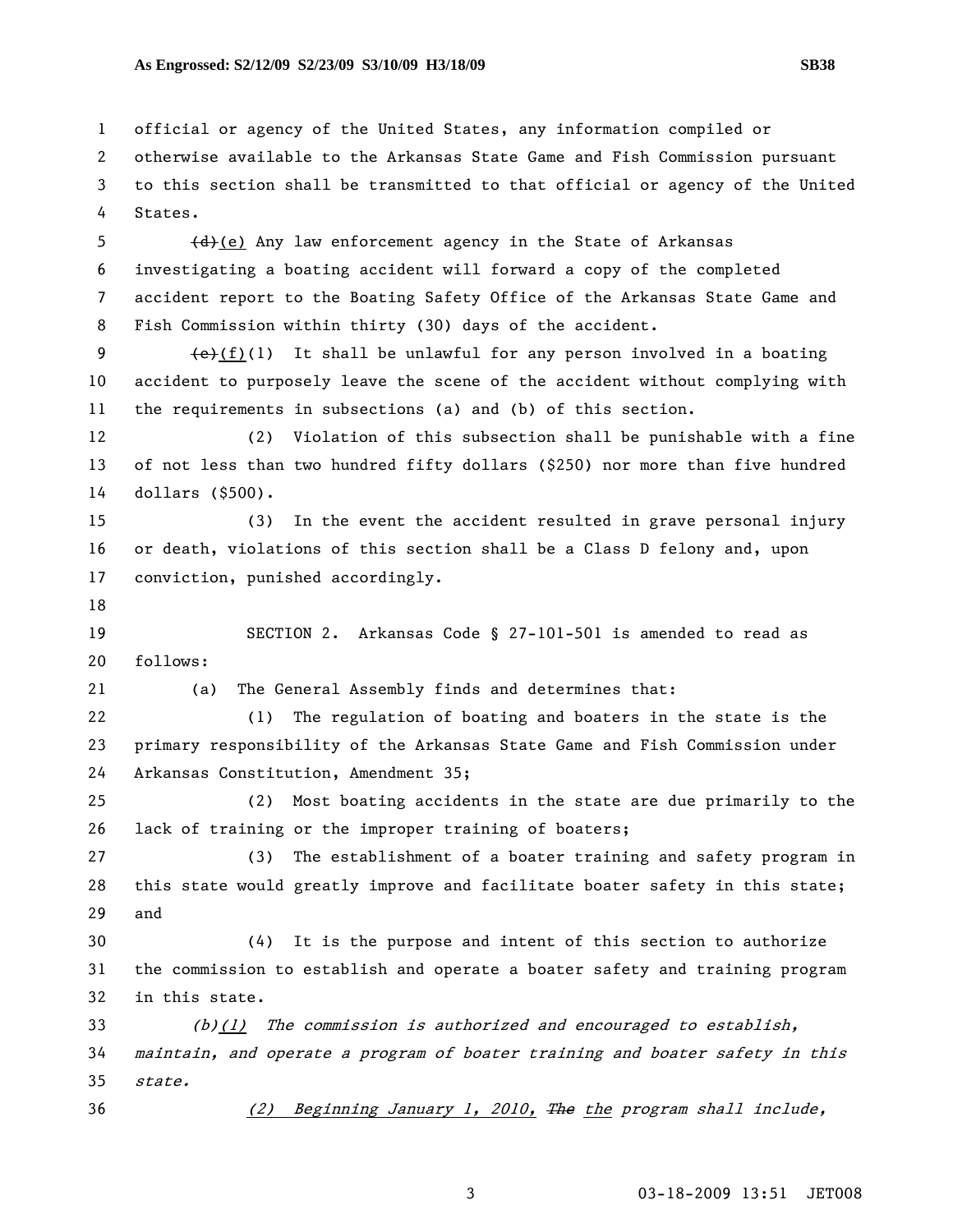1 but not be limited to, without limitation: 2 (A)(i) a A course of instruction designed to teach 3 the safe and proper handling of boats motorboats, personal watercraft, and 4 any other related matters as shall be deemed appropriate by the commission. 5 (ii) With regard to personal watercraft, the course 6 of instruction shall include electronic simulation of personal watercraft 7 operation and actual hands-on familiarization with the personal watercraft. 8 (B)(i) A written examination that shows the 9 **applicant's ability to have common knowledge to exercise ordinary and** 10 reasonable control in the operation of a motorboat and a personal 11 watercraft. 12 (ii) The examination shall be administered in person 13 at a time and place designated by the commission. 14 (3) The course of instruction may be offered in 15 cooperation with schools, private clubs and organizations, and may be offered 16 by the commission in areas where requested and where other sponsorship is 17 unavailable. 18 (4) The commission shall also prepare and disseminate 19 information on water safety to the public, including informational pamphlets, 20 which shall be made available at popular tourist locations. 21 (c) The commission may adopt and enforce rules and regulations it 22 shall deem appropriate and necessary to properly carry out the purposes and 23 intent of this section. 24 (d)(1) Effective January 1, 2001, In order to operate a motorboat or a 25 personal watercraft in Arkansas, all Arkansas residents born on or after 26 January 1, 1986, and of legal age to operate a motorboat or personal 27 watercraft must have successfully completed: 28 (A) an An approved commission safe boating course 29 and examination under subdivision (b)(2) of this section to obtain a 30 permanent boater education certificate; or 31 (B) completed A questionnaire to obtain a temporary 32 boater education certificate under subsection  $(d)(4)$  of this section in order 33 to operate a motorboat in Arkansas. 34 (2) The commission shall issue boating education certificates 35 and furnish a copy of the state laws pertaining to the operation of boats a 36 motorboat or personal watercraft or informational material based on these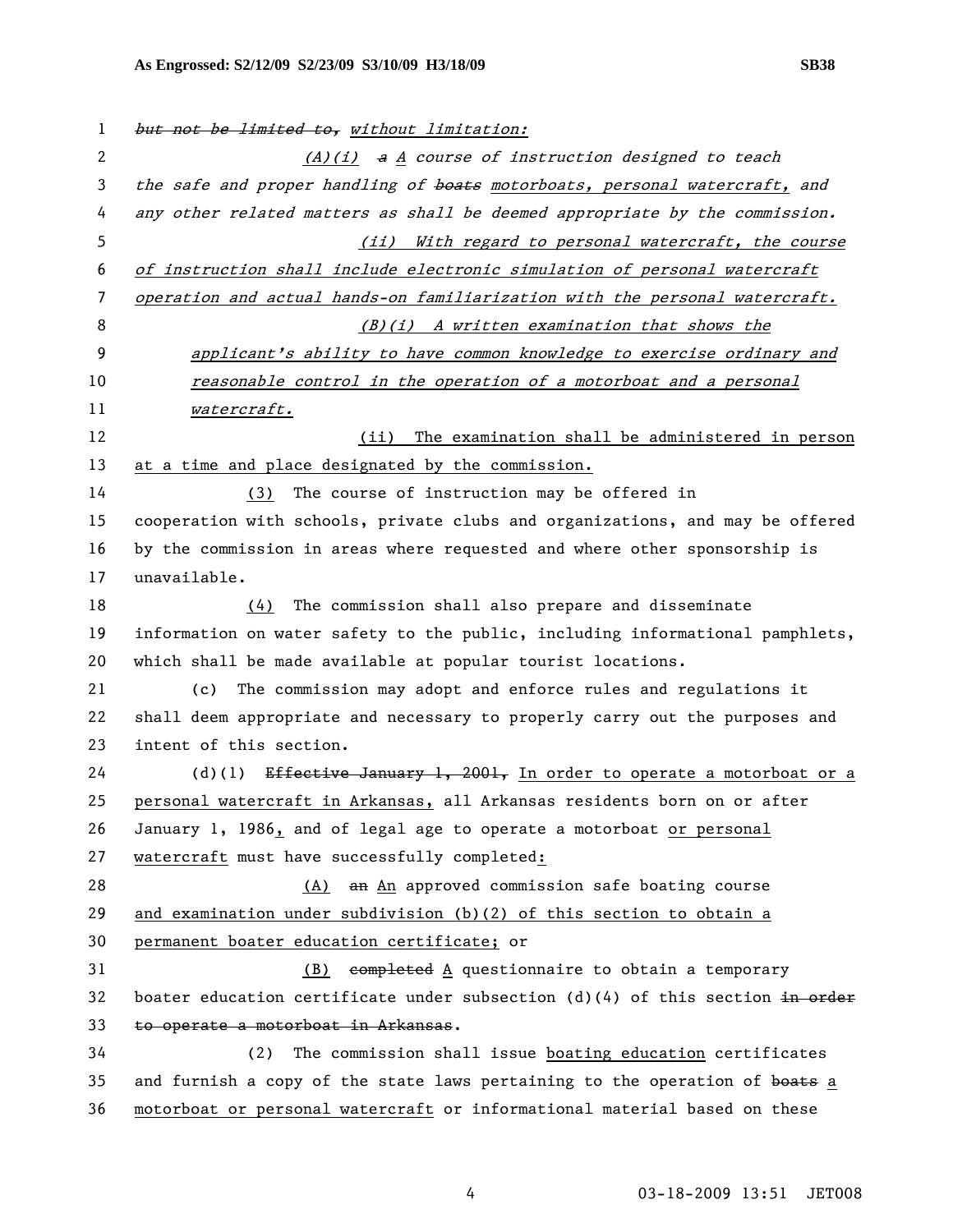1 laws to persons successfully completing an approved safe boating course and 2 examination. 3 (3) Valid boating education certificates issued by other states 4 to nonresidents shall be honored by this state if the boating education 5 course is approved by the National Association of State Boating Law 6 Administrators. 7 (4) Prior to operating a motorboat or a personal watercraft on 8 the waters of this state, a nonresident or resident born on or after January 9 1, 1986, and of legal age to operate a motorboat or a personal watercraft may 10 obtain a temporary boater education certificate, which shall be valid for 11 thirty (30) days, by completing a questionnaire developed by the commission. 12 (5)(A) The application of any person under eighteen (18) years 13 of age for a permanent or temporary boater education certificate shall be 14 signed and verified before a person authorized to administer oaths by either 15 the custodial parent or guardian of the applicant. 16 (B) For purposes of this section, duly authorized agents 17 of the commission shall be authorized to administer oaths without charge. 18 19 SECTION 3. Arkansas Code § 27-101-602 (d), concerning the minimum age 20 for operating a personal watercraft, is amended to read as follows: 21 (d) No person under <del>fourteen (14)</del> sixteen (16) years of age shall 22 operate a personal watercraft on the waters of this state, except: 23 (1) A person at least twelve (12) years of age may operate a 24 personal watercraft if a person at least eighteen (18) years of age is aboard 25 the vessel who: 26 (A) Was born before January 1, 1986, or has a valid boater 27 education certificate; and 28 (B) Is in a position to take immediate control of the 29 vessel; or 30 (2) A person under twelve (12) years of age may operate a 31 personal watercraft if a person at least twenty-one (21) years of age is 32 aboard the vessel who: 33 (A) Was born before January 1, 1986, or has a valid boater 34 education certificate; and 35 (B) Is in a position to take immediate control of the 36 vessel.

5 03-18-2009 13:51 JET008